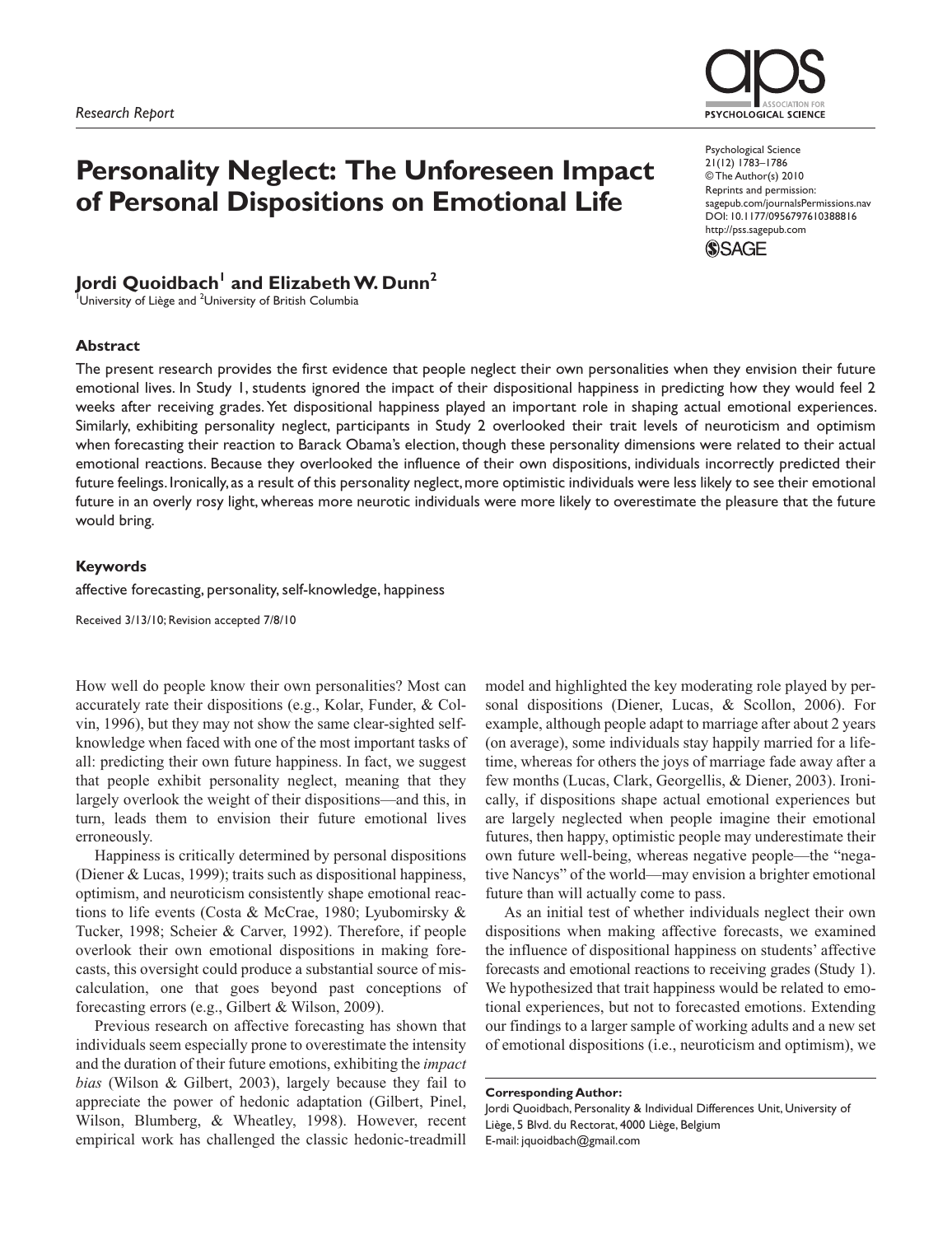then investigated the same personality-neglect hypothesis in relation to the 2008 U.S. presidential election (Study 2).

# **Study 1** *Method*

In return for extra course credit, 47 freshmen at the University of Louvain (89% women,  $11\%$  men; mean age = 18.5 years,  $SD = 1.0$  years) rated their dispositional happiness and were then asked to predict how they would feel 2 weeks after receiving their overall grades for the term. Two weeks after receiving their grades, participants reported their actual feelings. Dispositional happiness was assessed using the Subjective Happiness Scale (Lyubomirsky & Lepper, 1999), a wellvalidated measure composed of four 7-point items ( $\alpha$  = .85).

Six weeks before the end of the term, participants were asked to predict how they would feel 2 weeks after receiving their overall grades if their grades were (a) two steps lower than they were expecting (e.g., a C instead of an A), (b) one step lower than they were expecting, (c) at the expected level, (d) one step higher than they were expecting, and (e) two steps higher than they were expecting. Two weeks after receiving their term grades, participants rated their happiness. As in past affective-forecasting studies, forecasts and actual emotion ratings were made on the same 11-point scale ranging from *extremely sad* (−5) to *extremely happy* (+5; e.g., Gilbert et al.,  $1998$ ).<sup>1</sup>

## *Results and discussion*

Results supported our hypothesis that dispositions would shape participants' actual feelings but would be largely neglected when people made affective forecasts: Dispositional happiness was positively related to how good people felt after receiving their grades ( $M = 2.00$ ,  $SD = 1.57$ ;  $r = .30$ ,  $p < .05$ ), but had no bearing on how good they expected to feel given the grades they in fact received  $(M=1.00, SD=2.83; r=-.14,$  $p = .36$ ). These two correlations differed significantly from each other,  $t(44) = 1.98$ ,  $p = .05$  (Cohen & Cohen, 1983).

These results supply preliminary support for personality neglect, as dispositional happiness was related to actual—but not anticipated—emotional reactions. Because receiving grades was a positive event for some participants and a negative or neutral event for others, our small sample size did not provide us with the power to examine the impact bias and test whether or not it was moderated by personality. Therefore, in Study 2, we attempted to replicate our findings while examining whether personality moderated the extent to which individuals overestimated their happiness in response to a consensually positive event. On the basis of our initial evidence of personality neglect, we hypothesized that neurotic participants would neglect their own propensity for malaise, leading them to greatly overestimate the happiness they would experience in response to a positive event. Conversely, we

expected that the tendency to overestimate happiness in the wake of a positive event would be reduced among optimistic individuals, whose sunny dispositions would yield levels of happiness that converged with their forecasts.

# **Study 2** *Method*

In early October 2008, as part of a larger two-wave online study, 250 Belgian adults (65% women, 35% men; mean age  $= 35.6$  years,  $SD = 11.8$  years) predicted how they would feel the day following the U.S. presidential election. On November 5, 2008, the day after the election, participants were asked to report their actual emotions and then to complete a battery of measures, including the key measures of neuroticism and optimism.

Neuroticism was assessed using the Neuroticism subscale from the well-validated Big Five Inventory (John & Srivastava, 1999). This subscale is composed of eight 5-point items  $(\alpha = .83)$ . Optimism was measured via the Life Orientation Test–Revised (LOT–R; Scheier, Carver, & Bridges, 1994), which consists of six 5-point items ( $\alpha$  = .70).

Approximately 1 month before the U.S. presidential election, participants were asked to predict how they would feel the day following the election if Barack Obama won and if John McCain won. The day following the election, participants were asked to report how they actually felt. Predicted and actual emotions were rated on the same scales used in Study 1.

Because 98% of our Belgian sample supported Obama, his election was a positive event. Therefore, to calculate impact bias, we computed a difference score (forecasted emotion minus experienced emotion), reflecting how much happier participants expected to be following the election than they actually were.

### *Results and discussion*

Descriptive statistics and correlations among the variables are presented in Table 1. The results of Study 1 were conceptually replicated: Participants' neuroticism and optimism were unrelated to their affective forecasts regarding Obama's victory but were significantly correlated with their actual happiness the day following the election, with neuroticism being negatively correlated with happiness and optimism being positively correlated with happiness. For both traits, the disposition-experience correlation differed significantly from the disposition-forecast correlation ( $ps < .05$ ).

Confirming our hypotheses, the data showed that neuroticism was positively correlated with the impact bias. That is, more neurotic individuals showed a stronger tendency to overestimate their happiness after this positive event, a pattern suggesting that they neglected their own proclivity for malaise in the face of positive events. Conversely, optimism was negatively correlated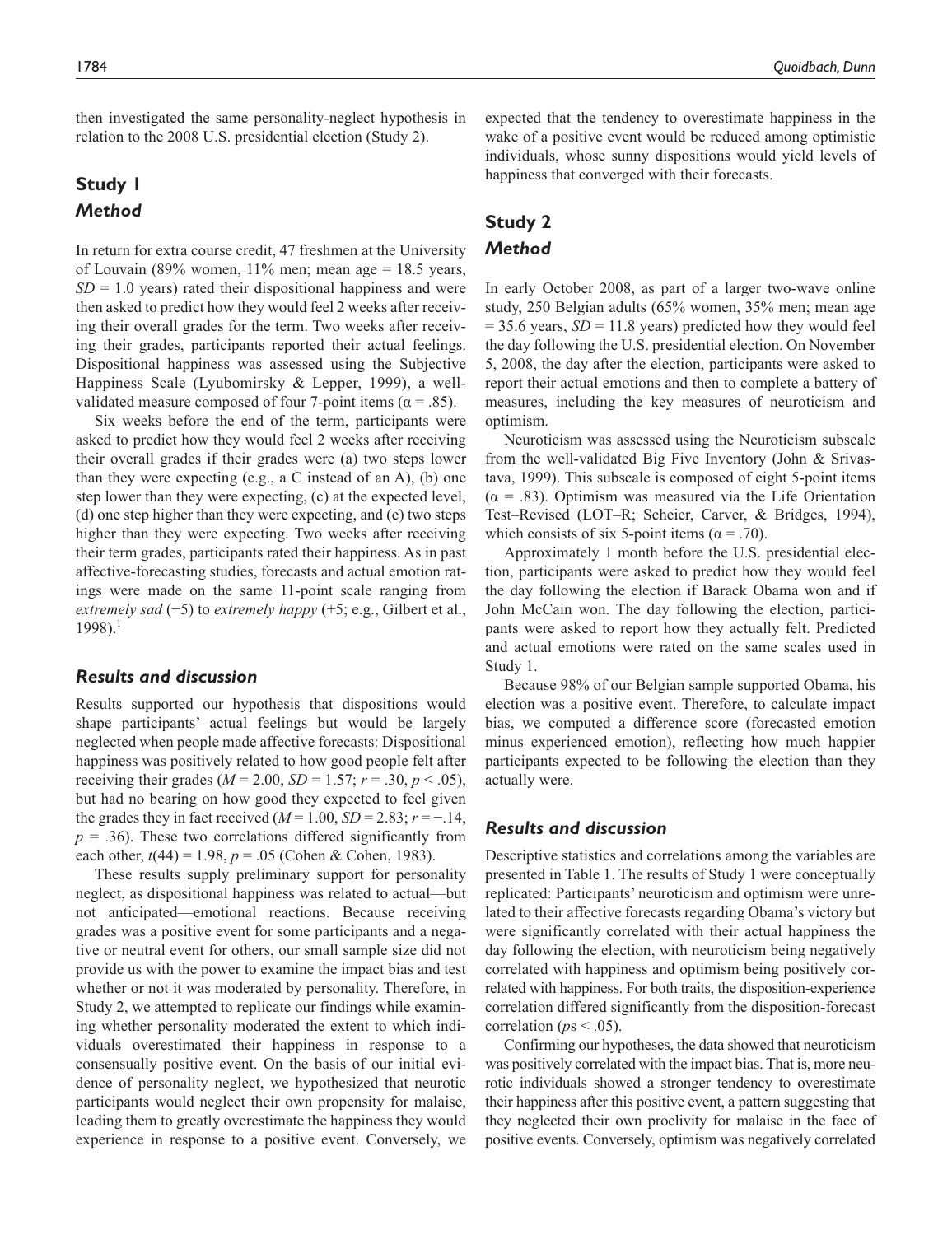| Measure                 | Mean | SD   | Correlation |         |       |         |      |
|-------------------------|------|------|-------------|---------|-------|---------|------|
|                         |      |      |             |         | 3     | 4       | 5    |
| I. Neuroticism          | 2.83 | 0.73 | 1.00        |         |       |         |      |
| 2. Optimism             | 3.46 | 0.77 | $-.47**$    | 1.00    |       |         |      |
| 3. Forecasted happiness | 2.32 | 1.58 | .07         | .08     | 1.00  |         |      |
| 4. Actual happiness     | 1.60 | 1.97 | $-29**$     | $.26**$ | .07   | 1.00    |      |
| 5. Impact bias          | 0.72 | 2.44 | 28**        | $-16*$  | .59** | $-76**$ | 1.00 |

**Table 1.** Results From Study 2: Means, Standard Deviations, and Intercorrelations Among the Variables

 $*_{p}$  < .05.  $*_{p}$  < .01.

with the impact bias. That is, more optimistic individuals were less likely to overestimate their happiness after the positive event, as their natural joie de vivre delivered positive emotional experiences that converged with their forecasts.

Building on these findings, we further suspected that personality could not only moderate the intensity of the impact bias, but even eliminate or reverse it if participants had particularly joyful dispositions. Because neuroticism and optimism were significantly correlated, we standardized and combined these variables (with neuroticism reverse-scored) to create an overall measure of dispositional positivity. As expected, dispositional positivity significantly moderated the impact bias ( $r = -0.25$ ,  $p < 0.01$ ). Figure 1 depicts this moderation by displaying the impact bias for participants who scored at five levels of dispositional positivity: very low (lowest 10% of participants), low (next 20%), medium (middle 40%), high (next 20%), and very high (top 10%). Whereas participants on average overestimated their happiness following this positive event,  $t(249) = 4.68$ ,  $p < 0.01$  (a result replicating previous findings), repeated measure *t* tests for the different subgroups revealed that participants with high dispositional-positivity



#### Dispositional Positivity

**Fig. 1.** Impact bias in Study 2 for participants scoring very low (lowest 10% of participants), low (next 20%), medium (middle 40%), high (next 20%), and very high (top 10%) on dispositional positivity. The *p* values indicate the results of repeated measures *t* tests on the difference between forecasted and experienced happiness.

scores did not,  $t(50) = 0.76$ ,  $p = .45$ . Although analyses of extreme groups should be interpreted cautiously, it is also interesting to note that participants scoring very high on dispositional positivity significantly underestimated their future happiness,  $t(24) = 2.03$ ,  $p = .05$ .

### **General Discussion**

The present research provides the first evidence that people neglect their own personalities in envisioning their emotional reactions to future events. In both student and adult samples, participants failed to foresee the weight of their affective dispositions in shaping their actual experiences following discrete emotional events; this effect emerged consistently across three major affective dispositions (happiness, neuroticism, and optimism) and occurred regardless of whether participants rated their dispositions at the forecasting stage (Study 1) or the experiencing stage (Study 2). Students high in dispositional happiness overlooked their own baseline well-being when predicting how happy they would be after receiving their term grades, but this disposition played an important role in their actual happiness. Likewise, participants ignored their own levels of neuroticism and optimism when making their forecasts, though these personality dimensions were related to their actual emotional experiences after the election. Ironically, then, optimistic individuals were less likely to see their emotional future in an overly rosy light, whereas neurotic individuals were more likely to overestimate the pleasure that the future would bring. Moving beyond research showing that, on average, unforeseen emotional adaptation leads people to overestimate the intensity of their future emotions (e.g., Eastwick, Finkel, Krishnamurti, & Loewenstein, 2008; Gilbert et al., 1998), our work suggests that interindividual variability in emotional dispositions can magnify, attenuate, and even reverse the impact bias.

Why do people fail to incorporate dispositional information in their forecasts? Knowledge about personality traits is stored in a specialized subsystem within semantic memory (Klein, Cosmides, Costabile, & Mei, 2002), whereas simulations of future emotional reactions are primarily constructed from representations stored in episodic memory (D'Argembeau & Van der Linden, 2004; Schacter, Addis, & Buckner, 2007).